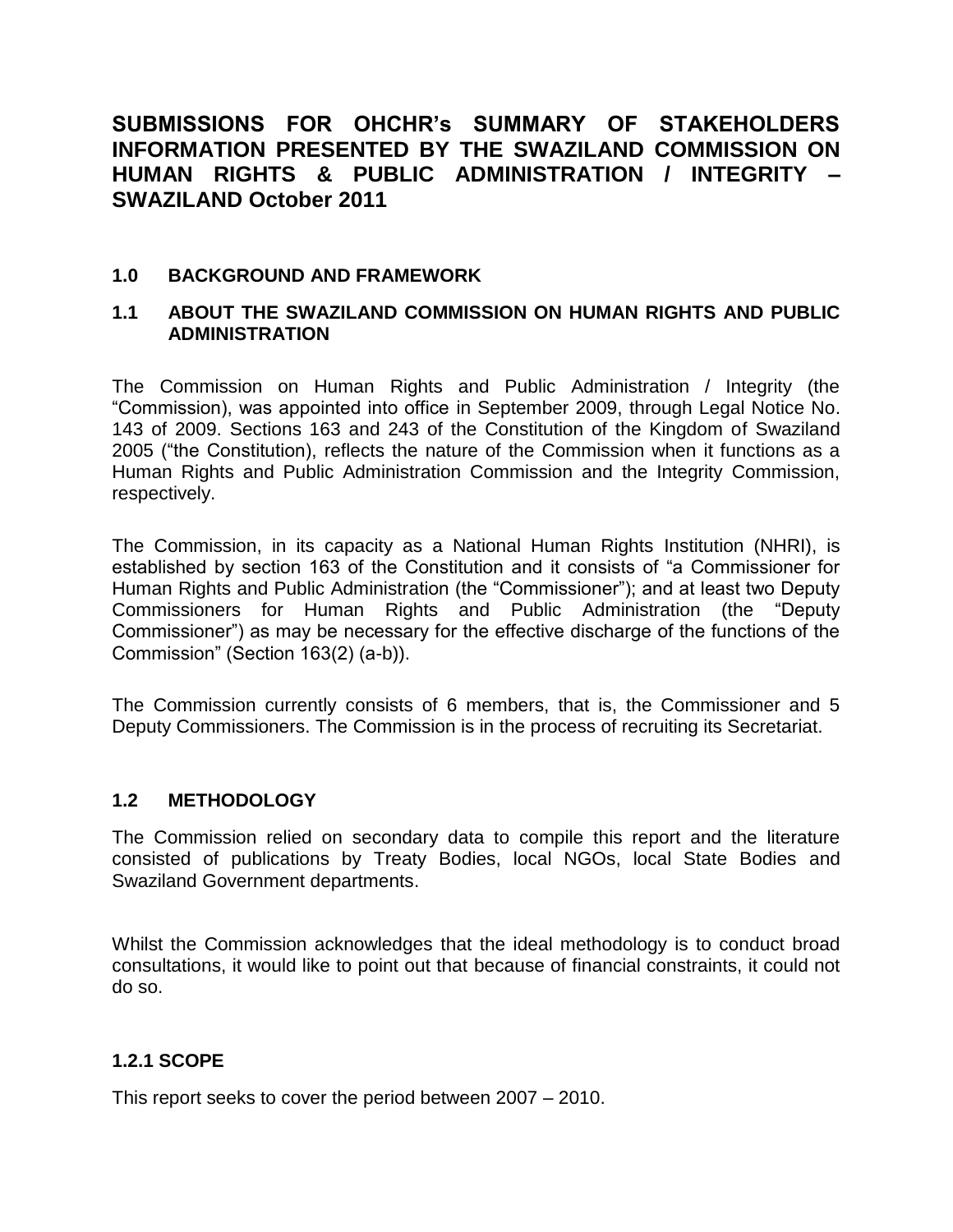### **1.3 HUMAN RIGHTS ENVIRONMENT IN SWAZILAND**

Section 252 of the Constitution provides for a dual legal system; section 252 (1) provides that "Subject to the provisions of this Constitution or any other written law, the principles and rules that formed, immediately before the 6th September, 1968 (Independence Day), the principles and rules of the Roman Dutch Common Law as applicable to Swaziland since 22nd February 1907 are confirmed and shall be applied and enforced as the common law of Swaziland except where and to the extent that those principles or rules are inconsistent with this Constitution or a statute;" Section 252 (2) provides that "Subject to the provisions of this Constitution, the principles of Swazi customary law (Swazi law and custom) are hereby recognised and adopted and shall be applied and enforced as part of the law of Swaziland."

The Constitution, through the Bill of Rights in the Constitution, declares and enshrines fundamental rights and freedoms of the individual, thereby setting the tone for the recognition, protection and promotion of the fundamental rights and freedoms in Swaziland. This national standard is enhanced by the various international human rights instruments Swaziland has ratified such as, the African Charter on Human and People's Rights, International Covenant on Civil and Political Rights (ICCPR) and International Covenant on Economic, Social and Cultural Rights (ICESCR), the Convention on the Elimination of All Forms of Discrimination Against Women (CEDAW) and the Convention on the Rights of the Child (CRC).

The Constitution contains an equality clause that seeks to afford all persons equality before and under the law and prohibits discrimination on various grounds such as gender, race, birth, social or economic standing.

The Constitution ensures broader enforcement of the protective provisions by allowing for litigants, who though not directly affected by an infringement of a right, belong to a group that may perceive its rights to have been infringed at that particular time.

The Constitution, in addition to the equality clause, also recognizes the rights and freedoms of women, prescribing their right to equal treatment with men and equal opportunities in political, economic and social activities

The Constitution also goes further to offer protection to Swazi women from undergoing or upholding any custom to which they are in conscience opposed.

In 2010 the Government of Swaziland passed the National Gender Policy. The Policy's mission is to " achieve a gender balance in the socio-economic, legal, religious, cultural, political process of national development by developing and implementing strategies and interventions, including capacity building, that recognizes and acknowledges the needs and interests of women and men in the eradication of gender inequality, gender based violence, HIV and AIDS and poverty in the country." (National Gender Policy 2010: 16-17)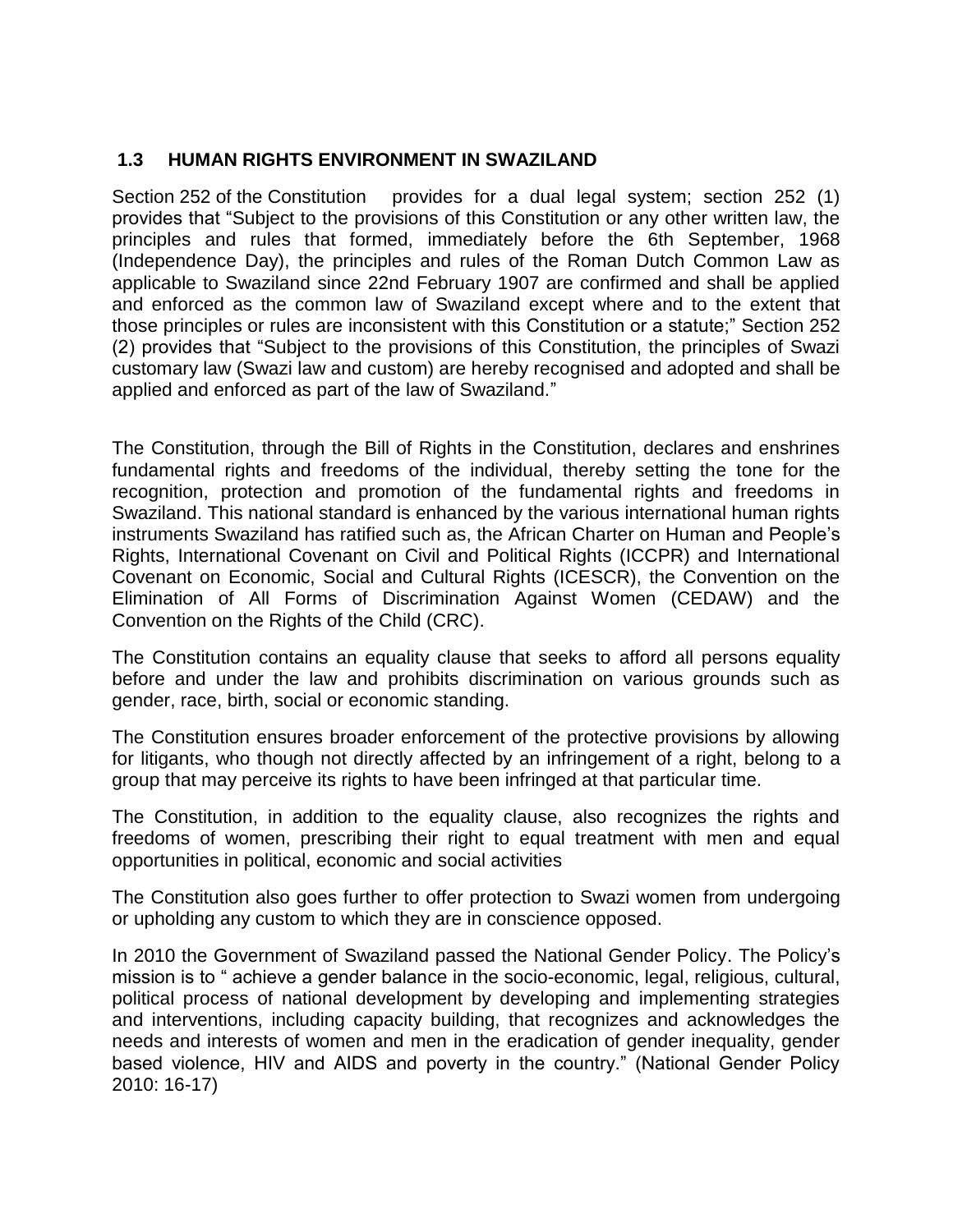The Government of Swaziland also adopted the National HIV/AIDS Policy and Second National Strategic and Action Plan (2006 – 2008)

Vulnerable groups such as children, persons with disabilities and the elderly also have constitutional protection, Parliament having the obligation to enact laws to enable these groups to enjoy their constitutional rights and freedoms.

The Constitution provides for an independent Commission on Human Rights & Public Administration and this Commission was operationalised in 2009.

# **2.0 PROMOTION AND PROTECTION OF HUMAN RIGHTS ON THE GROUND**

### **2.1 Cooperation With Human Rights Mechanisms**

Swaziland has only reported under the Convention on the Rights of the Child (CRC) and is still to make initial reports to all other treaty bodies as per the international human rights instruments it has ratified.

### **2.2 Implementation of International Human Rights Obligations**

### **2.2.1 Equality and Non Discrimination**

The Constitution of Swaziland makes provision for equality and non discrimination under section 20 and for the protection of the right of women to equal treatment with men and to have equal opportunities (section 28). Grounds of non discrimination do not however include marital status and sexual orientation. Additionally, sexual contact between male persons is still criminalized under the common law as sodomy. Also, the Constitution contains contradictions in this area, for example, Chapter IV – Citizenship that indicates inequalities in terms of the right to citizenship for Swazi women and men (sections 43 and 44).

### **2.2.2 Right to Life, Liberty and Security of the Person**

Under section 15 the Constitution grants the right to life, but there are claw back clauses, such as provision for the death penalty (section 15(2)). Swaziland's last execution of the death penalty was in 1983.

Swaziland in 2010 passed into law the People Trafficking and People Smuggling (Prohibition) Act. The institutional framework here includes the Task Force for the Prevention of People Trafficking and People Smuggling and a Secretariat.

In relation to gender based violence, Swaziland has the Sexual Offences and Domestic Violence Bill that is still to be passed into law.

In Swaziland, corporal punishment is lawful and traditionally accepted and widely practiced in the family, schools and other settings, it being established through section 29(2) of the Constitution of Swaziland and section 306 of the Criminal Procedure &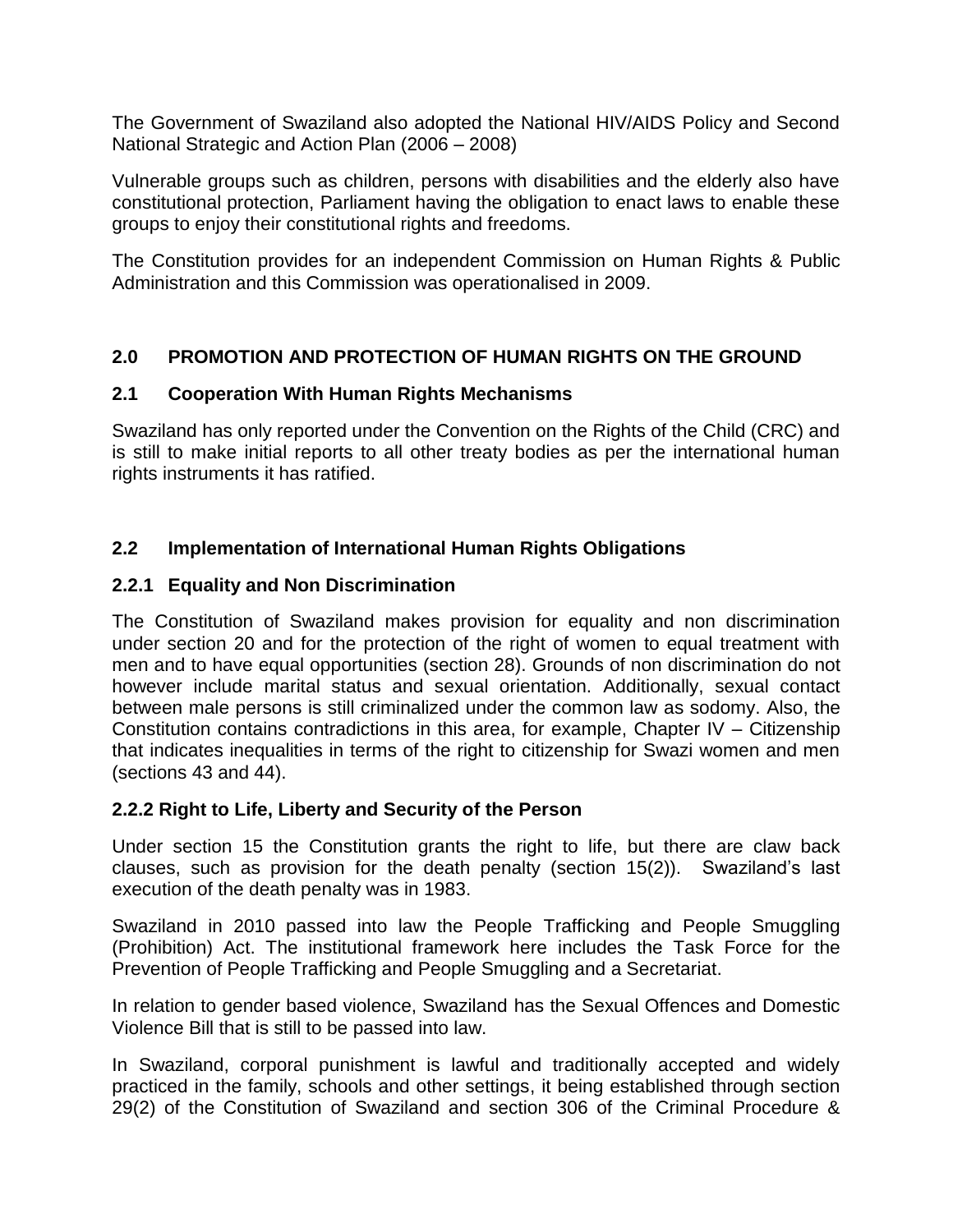Evidence Act No 67 of 1938. This situation was identified as a concern by the Committee on the Rights of the Child. The Committee recommended that Section 29(2) of the Constitution of Swaziland be amended to facilitate the elimination of corporal punishment in all aspect of Swazi life. At the time of compilation of this report, the state party is yet to report on any activity relating to this issue.

On 1<sup>st</sup> May 2010 a certain Sipho Stephen Jele was arrested by the Royal Swaziland Police allegedly arrested for wearing a T-shirt bearing the name and logo of one of the banned political parties. On the 3<sup>rd</sup> May 2010 he was remanded by the High Court and on the 4<sup>th</sup> May 2010 he died in the care of Correctional Services Mbabane. The Government of Swaziland then established an Inquest (May 2010 – January 2011) to investigate into the circumstances surrounding the same. The Coroner's conclusion was to the effect that after careful consideration of two reports submitted by independent pathologists, the cause of death was suicide.

# **2.2.3 Right to Privacy, Marriage and Family Life**

Section 27(1) of the Constitution of Swaziland provides that "Men and women of marriageable age have a right to marry and found a family." There is no definition of what "marriageable age" is, either in the Constitution or in any subsequent legislation. This lack of clarity makes the prevention of early marriage problematic.

In spite of the existence of sections 20 and 28 in the 2005 Constitution of Swaziland, which provide for equality before and under the law and the protection of the rights and freedoms of women, respectively, the discrimination of women in property rights still persists in Swaziland in light of Legislation like the Deeds Registry Act No 37 of 1968, section 16(3), is still operational. In Mary-Joyce Doo Aphane, Civil Case No 383/2009, the Court held that section 16(3) is unconstitutional and enjoined Parliament to urgently engage in relevant law reform.

### **2.2.4 Freedom of Religion or Belief, Expression, Association and Peaceful Assembly, and Right to Participate in Public and Political Life**

Sections 25 (1) and 25(2) of the Constitution of Swaziland, provide that "A person has the right to freedom of peaceful assembly and association;" and "A person shall not except with the free consent of that person be hindered in the enjoyment of the freedom of peaceful assembly and association, that is to say, the right to assemble peacefully and associate freely with other persons for the promotion or protection of the interests of that person," respectively. Side by side with the Constitutional provisions, there exist legislation such as the Public Order Act 1963 and the Suppression of Terrorism Act 2009.

Section 86 (1) of the Constitution of Swaziland provides that "where at the first meeting of the House after any general election it appears that female members of Parliament will not constitute at least thirty percentum of the total membership of Parliament, then,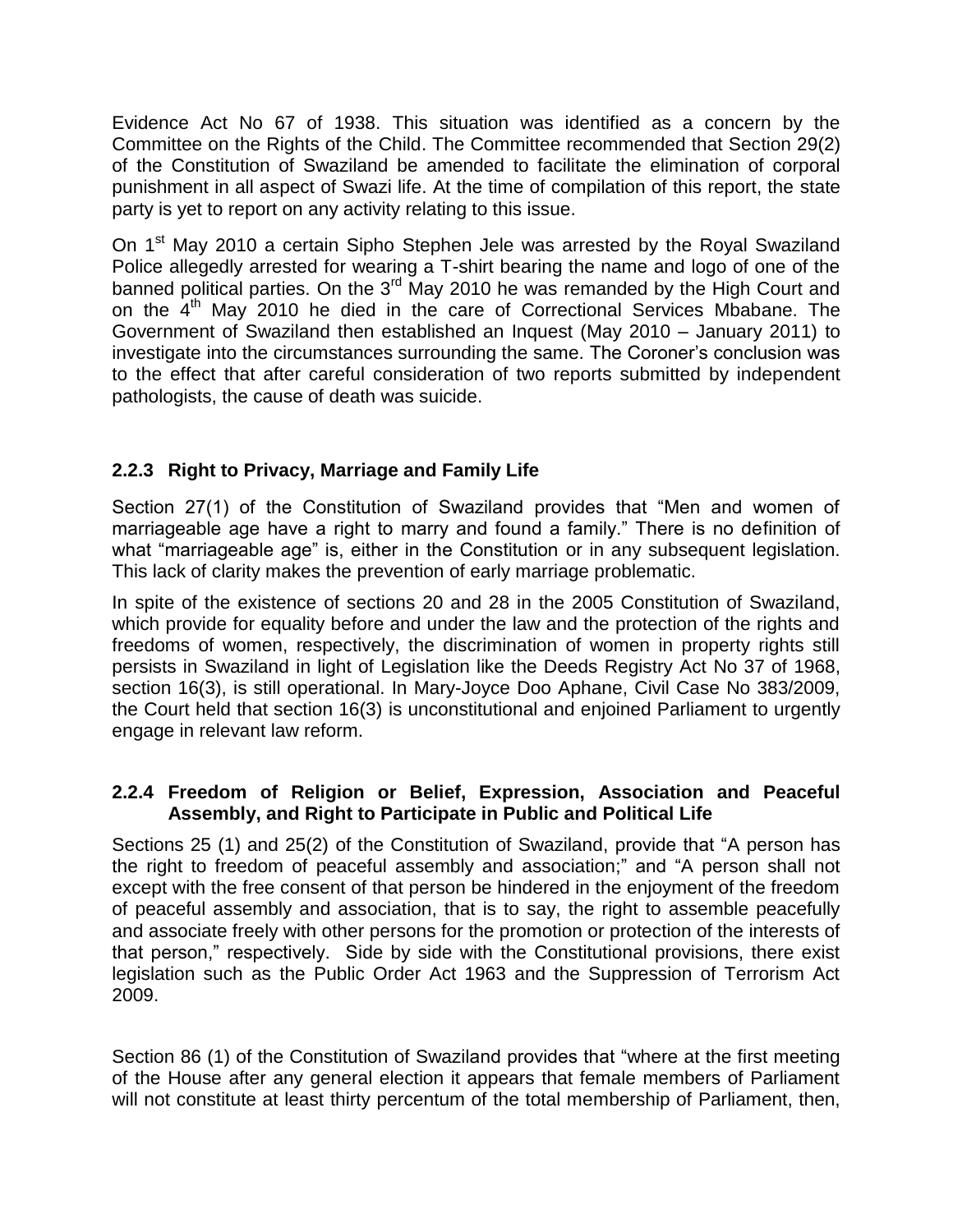and only then, the provisions of this section shall apply." Section 86 (2) "for the purposes of this section, the House shall form itself into an electoral college and elect not more than four women on a regional basis to the House in accordance with the provisions of section 95(3). In the 2008 National Elections the number of women parliamentarians did not constitute the required quota and at the time of writing this report, the provisions of section 86 had not yet been operationalised.

### **2.2.5 Right to Work and to Just and Favourable Conditions of Work**

In consideration of reports submitted by state parties under Article 44 of the Convention on the Rights of the Child (CRC), Swaziland reported on incidences of undesirable forms of child labour. The Committee having noted the limited information on measures Swaziland intended to employ towards the elimination of child labour, then recommended that Swaziland should develop and implement a comprehensive programme to prevent and combat child labour, in full compliance with ILO conventions which Swaziland has ratified. Since then, the Swaziland Government developed the Swaziland Action Programme on the Elimination of Child labour (APEC) 2008 – 2012.

### **2.2.6 Minorities**

Local media reports have indicated an emerging trend in the violation of the rights and freedoms of people living with albinism (Times of Swaziland, August 20: 1). Reports have included stories of alleged ritual killings for purposes of witchcraft (Times of Swaziland, October 25: 13). These happenings are in direct violation of rights vested on them in the Constitution such as the right to life and protection from inhuman or degrading treatment. In response to this situation, the Swaziland Government has established a protection programme whereby affected individuals were invited to register with the police for purposes of ease in monitoring and speedy response in cases of reported violations.

### **2.2.7 Right to Social Security and to an Adequate Standard of Living**

The Constitution of Swaziland under section 27(6) provides that "subject to the availability of resources, the Government shall provide facilities and opportunities necessary to enhance the welfare of the needy and the elderly." Accordingly, in 2009 the Swaziland Government developed the National Social Development Policy ("the Policy"),under the Deputy Prime Minister's Office (the DPM's Office), who primary goal is to: "... to improve the quality of life and human wellbeing of all Swazis through the provision of appropriate and sustainable social services that are developmental in orientation."

In line with this policy the DPM's Office, has developed a national policy "...to protect the rights of older persons and to assist the poor among them with the means to support